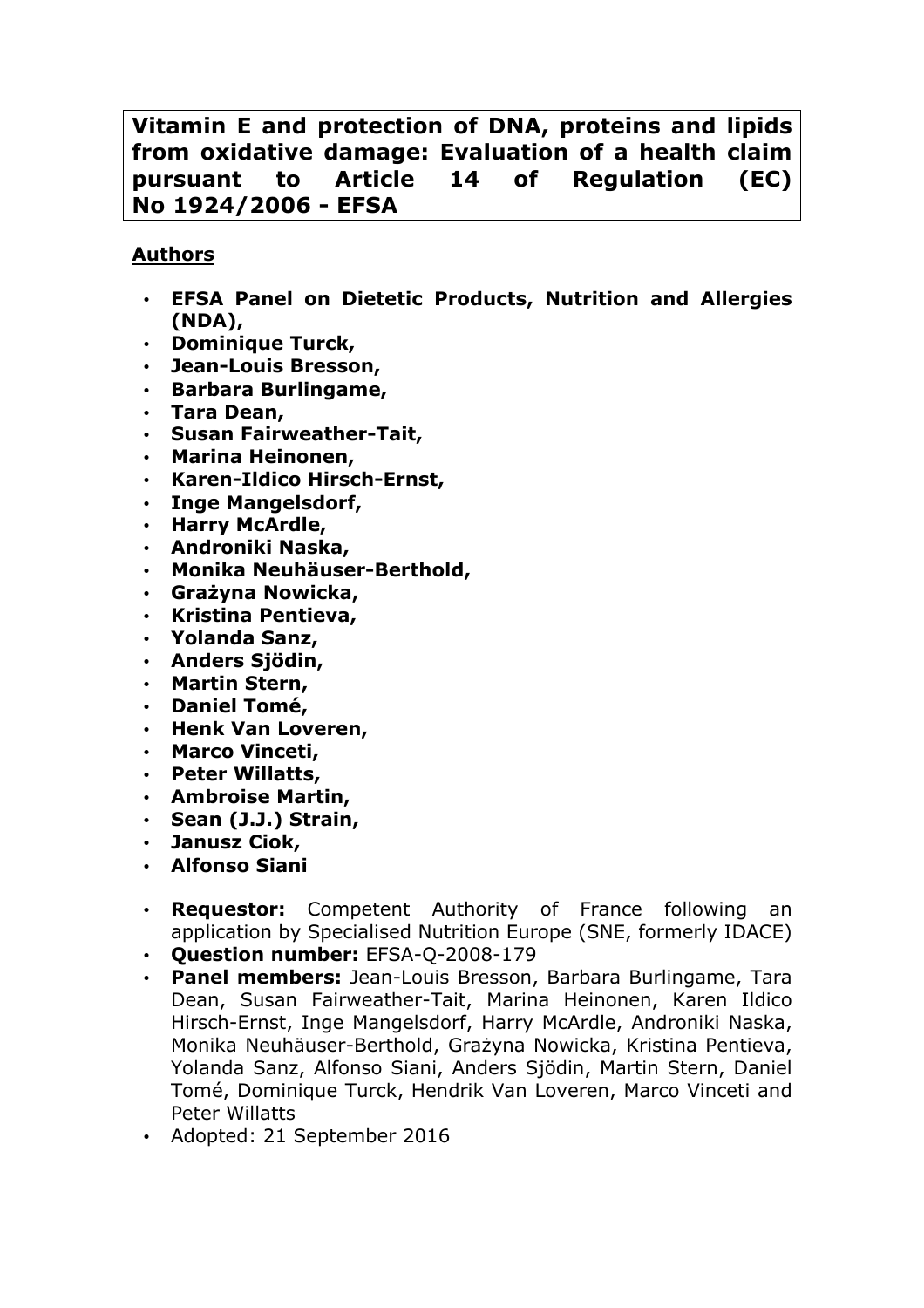# **. Abstract**

Following an application from Specialised Nutrition Europe (formerly IDACE), submitted for authorisation of a health claim pursuant to Article 14 of Regulation (EC) No 1924/2006 via the Competent Authority of France, the EFSA Panel on Dietetic Products, Nutrition and Allergies (NDA) was asked to deliver an opinion on the scientific substantiation of a health claim related to vitamin E and protection of DNA, proteins and lipids from oxidative damage. The Panel considers that vitamin E is sufficiently characterised and that protection of DNA, proteins and lipids from oxidative damage is a beneficial physiological effect. The target population proposed by the applicant is infants (from birth) and young children up to 3 years of age. The Panel has previously assessed a claim on vitamin E and protection of DNA, proteins and lipids from oxidative damage with a favourable outcome. The target population was the general population. The Panel considers that the role of vitamin E in protection of DNA, proteins and lipids from oxidative damage applies to all ages, including infants and young children up to 3 years of age. The Panel concludes that a cause and effect relationship has been established between the dietary intake of vitamin E and protection of DNA, proteins and lipids from oxidative damage.

### **Summary**

Following an application from Specialised Nutrition Europe (SNE, formerly IDACE), submitted for authorisation of a health claim pursuant to Article 14 of Regulation (EC) No 1924/2006 via the Competent Authority of France, the EFSA Panel on Dietetic Products, Nutrition and Allergies (NDA) was asked to deliver an opinion on the scientific substantiation of a health claim related to vitamin E and protection of DNA, proteins and lipids from oxidative damage.

The scope of the application was proposed to fall under a health claim referring to children's development and health.

The general approach of the NDA Panel for the evaluation of health claims applications is outlined in the European Food Safety Authority (EFSA) general guidance for stakeholders on health claim applications.

The food constituent that is the subject of the health claim is vitamin E, which is an essential nutrient and can be measured in foods by established methods. The Panel considers that vitamin E is sufficiently characterised.

The claimed effect proposed by the applicant is 'protection of cells against oxidative damage'. The target population proposed by the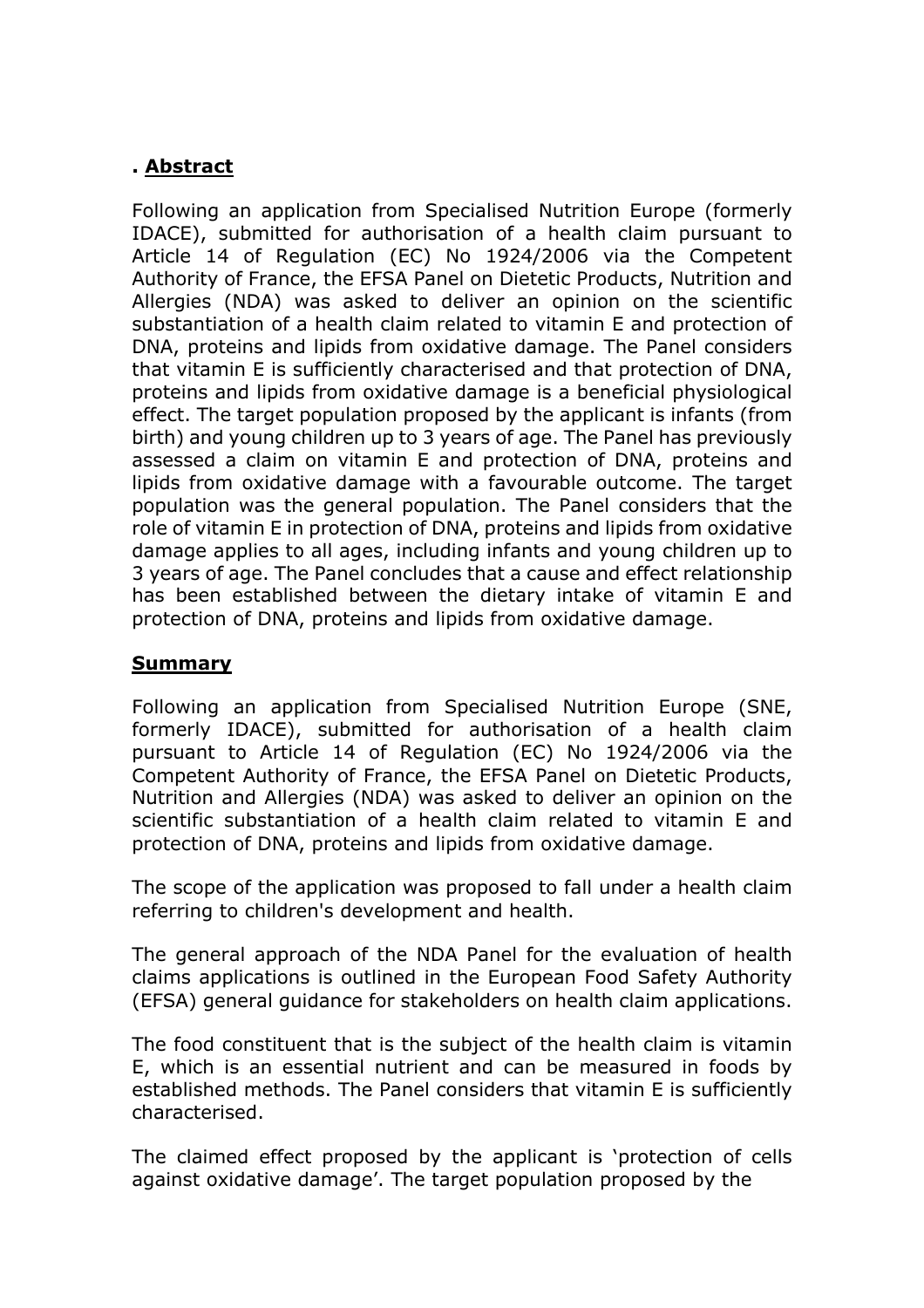applicant is infants (from birth) and young children up to 3 years of age. The Panel considers that protection of DNA, proteins and lipids from oxidative damage is a beneficial physiological effect.

The Panel has previously assessed a claim on vitamin E and protection of DNA, proteins and lipids from oxidative damage with a favourable outcome. The target population was the general population. The Panel considers that the role of vitamin E in protection of DNA, proteins and lipids from oxidative damage applies to all ages, including infants and young children up to 3 years of age.

The Panel concludes that a cause and effect relationship has been established between the dietary intake of vitamin E and protection of DNA, proteins and lipids from oxidative damage.

The following wording reflects the scientific evidence: 'Vitamin E contributes to the protection of cell constituents from oxidative damage'.

### **1 Introduction**

### **1.1 Background and Terms of Reference as provided by the requestor**

Regulation (EC) No 1924/20061 harmonises the provisions that relate to nutrition and health claims, and establishes rules governing the Community authorisation of health claims made on foods. As a rule, health claims are prohibited unless they comply with the general and specific requirements of this Regulation, are authorised in accordance with this Regulation, and are included in the lists of authorised claims provided for in Articles 13 and 14 thereof. In particular, Articles 14–17 of this Regulation lay down provisions for the authorisation and subsequent inclusion of reduction in disease risk claims and claims referring to children's development and health in a Community list of permitted claims.

According to this Regulation, an application shall be submitted by the applicant to the national competent authority of a Member State, which will make the application and any supplementary information supplied by the applicant available to the European Food Safety Authority (EFSA).

### **1.2 Interpretation of the Terms of Reference**

EFSA is requested to evaluate the scientific data submitted by the applicant in accordance with Article 16 of Regulation (EC)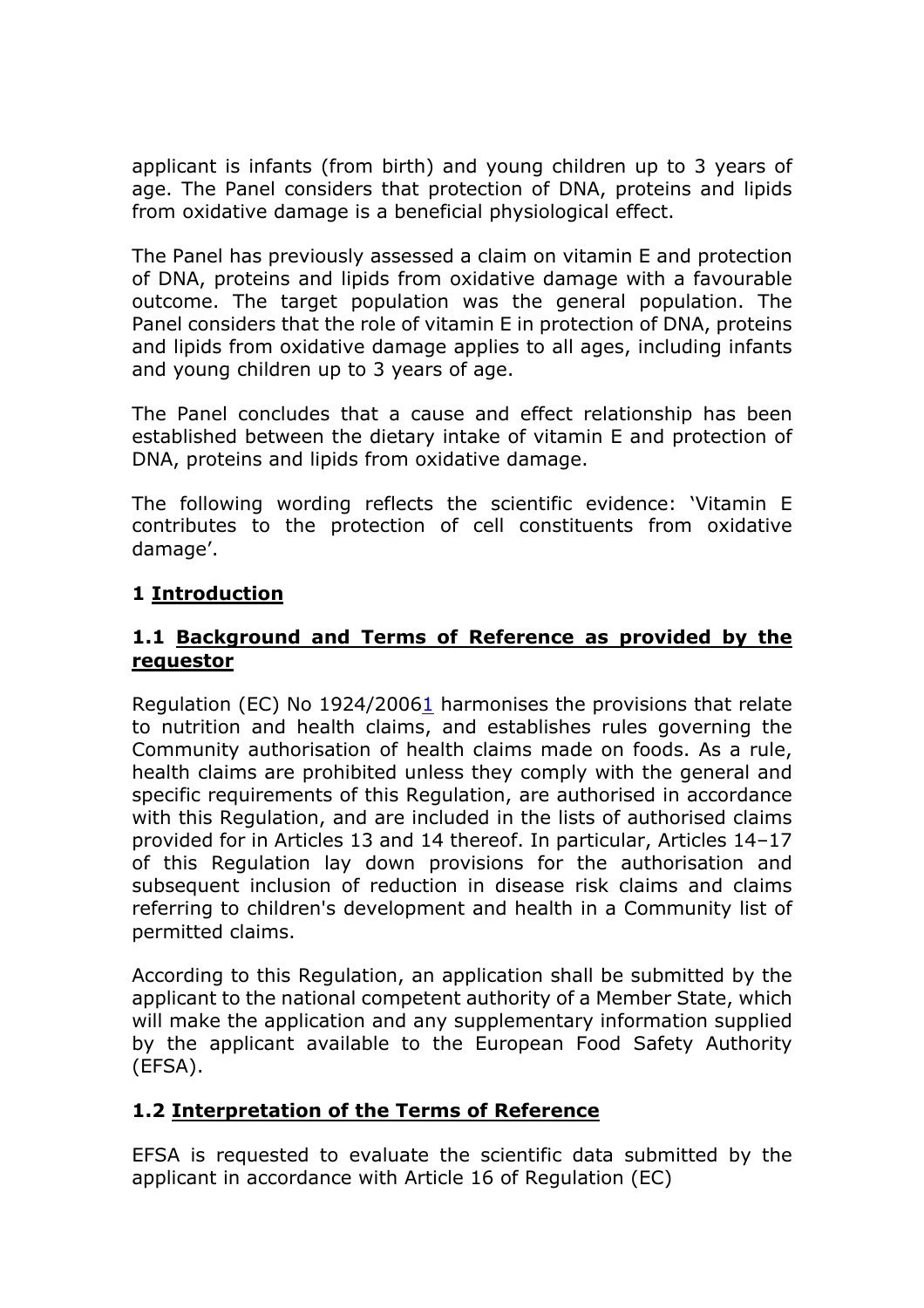No 1924/2006. On the basis of that evaluation, EFSA will issue an opinion on the scientific substantiation of a health claim related to: vitamin E and protection of DNA, proteins and lipids from oxidative damage.

The present opinion does not constitute, and cannot be construed as, an authorisation for the marketing of vitamin E, a positive assessment of its safety, nor a decision on whether vitamin E is, or is not, classified as a foodstuff. It should be noted that such an assessment is not foreseen in the framework of Regulation (EC) No 1924/2006.

It should also be highlighted that the scope, the proposed wording of the claim, and the conditions of use as proposed by the applicant may be subject to changes, pending the outcome of the authorisation procedure foreseen in Article 17 of Regulation (EC)No 1924/2006.

### **1.3 Additional information**

A health claim on vitamin E and protection of DNA, proteins and lipids from oxidative damage has already been assessed by the EFSA Panel on Dietetic Products, Nutrition and Allergies (NDA) with a favourable outcome (EFSA NDA Panel, 2010).

### **2 Data and methodologies**

### **2.1 Data**

### **2.1.1 Information provided by the applicant**

### **2.1.1.1 Food/constituent as stated by the applicant**

According to the applicant, the food constituent that is the subject of the claim is vitamin E.

# **2.1.1.2 Health relationship as claimed by the applicant**

According to the applicant, vitamin E 'is needed for the immune system of infants and young children'.

The applicant stated that vitamin E is an essential nutrient and a key element for the metabolism of almost all living organisms. It plays an important role for the proper functioning of all cells of the immune system.

### **2.1.1.3 Wording of the health claim as proposed by the applicant**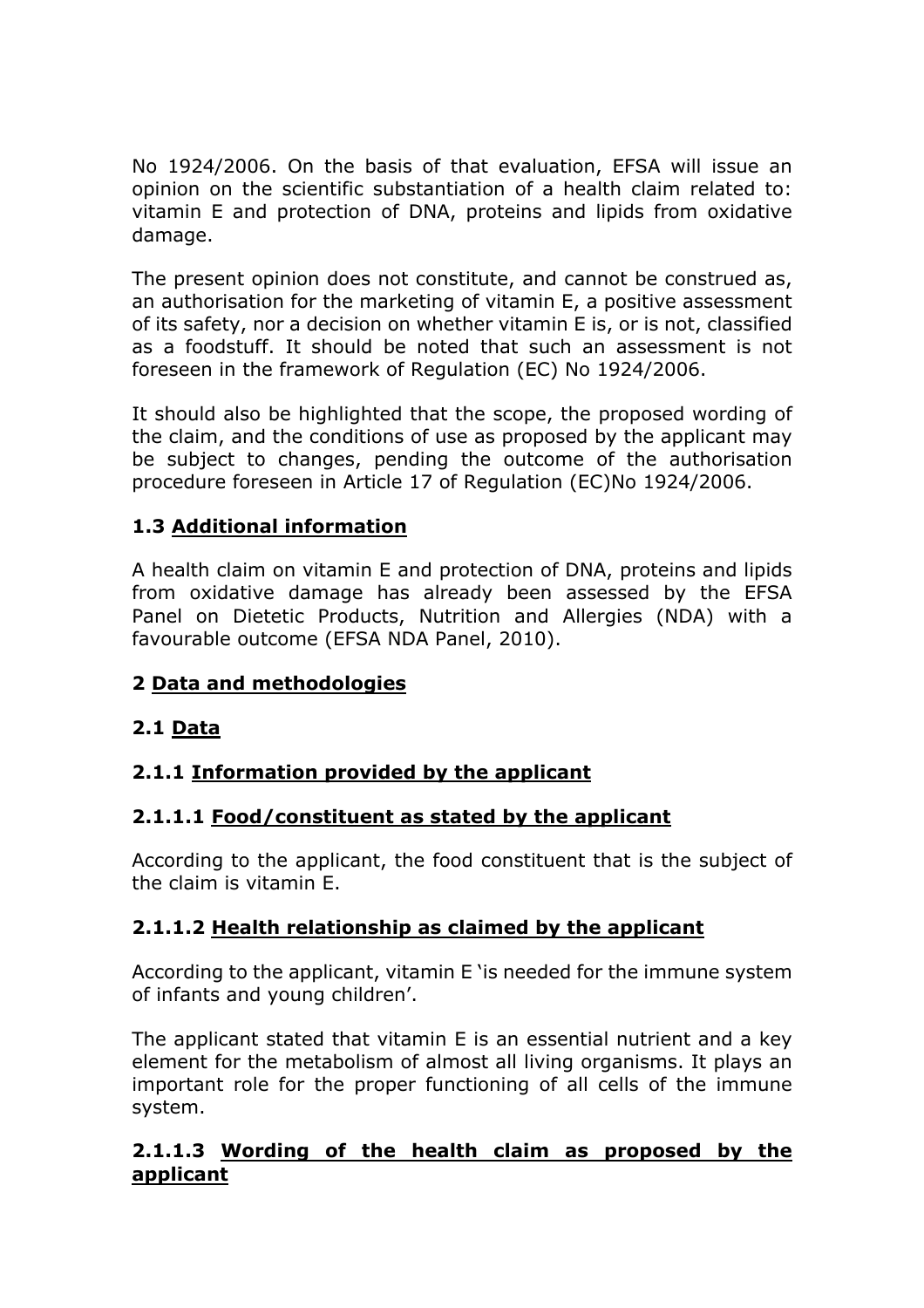The applicant has proposed the following wording for the health claim: 'Vitamin E for protection of cells against oxidative damage'. The alternative wordings are 'Vitamin E is involved in protection of cells' or 'Vitamin E participates in protection of cells', etc.…'.

## **2.1.1.4 Specific conditions of use as proposed by the applicant**

The target population proposed by the applicant is infants and young children from birth to 3 years of age.

According to the applicant, the quantities needed to achieve the claimed effects are as follows:

- For follow-on formulae, the content of vitamin E should be within the range set in Directive 2006/141/EC.
- For foods for special medical purposes, the content of vitamin E should be within the range set in Directive 1999/21/EC, except if this is contrary to the intended use of the product.
- For processed cereal-based foods and other foods regulated by Directive 2006/125/EU (as amended), a maximum vitamin E content should not exceed 3 mg/100 kcal.
- For the other foods intended for infants and young children, the content in vitamin E should not exceed 3 mg/100 kcal.

# **2.1.2 Data provided by the applicant**

Health claim application on vitamin E and protection of cells from oxidative damage pursuant to Article 14 of Regulation 1924/2006 is presented in a common and structured format as outlined in the scientific and technical guidance for the preparation and presentation of applications for authorisation of health claims (EFSA NDA Panel, 2011).

As outlined in the general guidance for stakeholders on health claim applications, it is the responsibility of the applicant to provide the totality of the available evidence (EFSA NDA Panel, 2016).

### **2.2 Methodologies**

The general approach of the NDA Panel for the evaluation of health claim applications is outlined in the EFSA general guidance for stakeholders on health claim applications (EFSA NDA Panel, 2016).

The scientific requirements for health claims related to antioxidants, oxidative damage and cardiovascular health are outlined in a specific EFSA guidance (EFSA NDA Panel, 2011).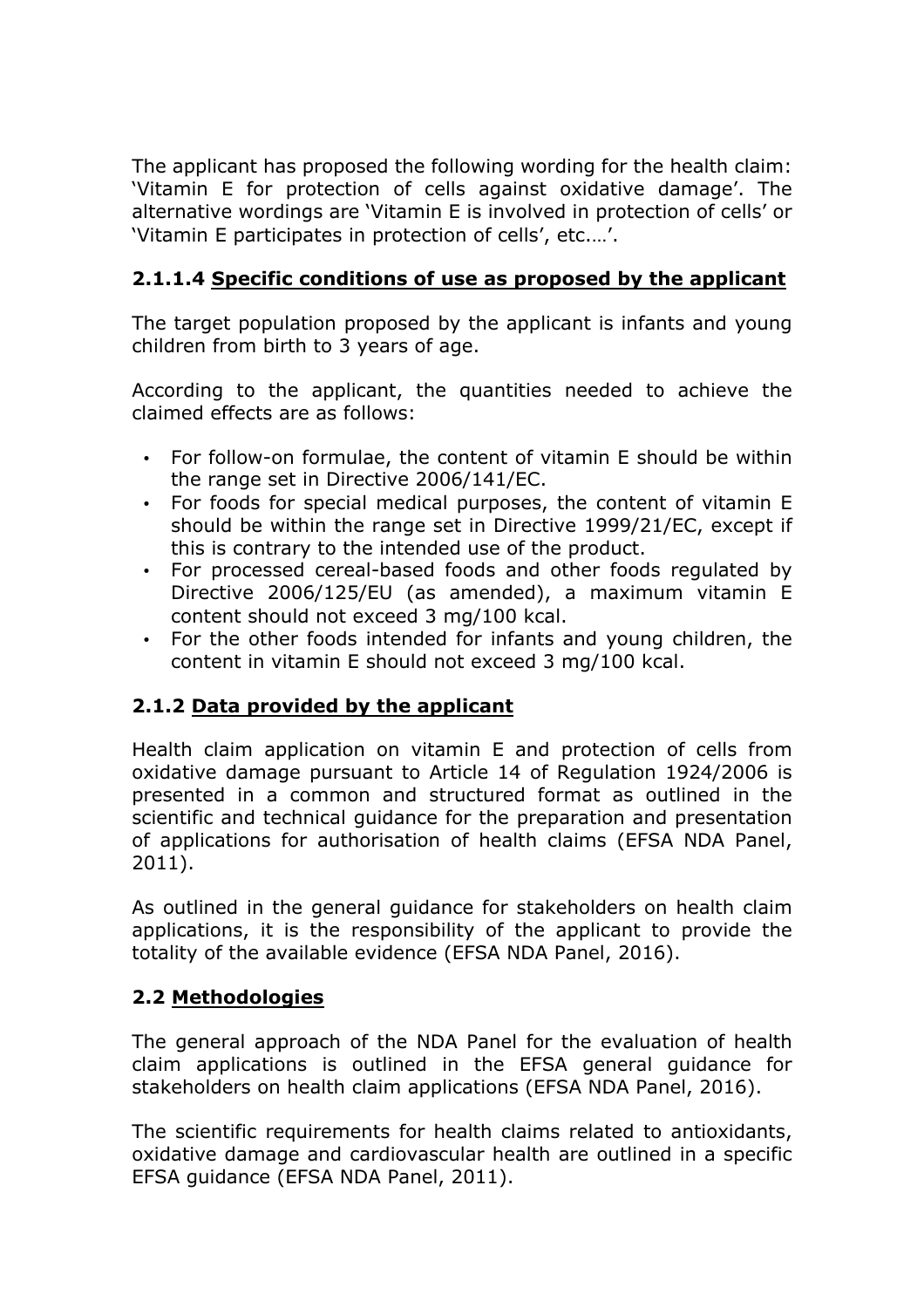# **3 Assessment**

# **3.1 Characterisation of the food/constituent**

The food constituent that is the subject of the health claims is vitamin E, which is an essential nutrient and can be measured in foods by established methods.

Vitamin E is authorised for addition to foods (Annex I of Regulation (EC) No 1925/2006, Annex I of Directive 2002/46/EC, Annex III of Directive 2006/141/EC, Annex IV of Directive 2006/125/EC, Directive 2001/15/EC). This evaluation applies to vitamin E naturally present in foods and those forms authorised for addition to foods (Annex II of Regulation (EC) No 1925/2006, Annex II of Directive 2002/46/EC, Annex III of Directive 2006/141/EC, Annex IV of Directive 2006/125/EC, Directive 2001/15/EC).

The Panel considers that the food constituent, vitamin E, which is the subject of the health claim, is sufficiently characterised.

### **3.2 Relevance of the claimed effect to human health**

The claimed effect proposed by the applicant is 'protection of cells against oxidative damage'. The target population proposed by the applicant is infants (from birth) and young children up to 3 years of age.

From the information provided, the Panel notes that the claimed effect refers to protection of DNA, proteins and lipids from oxidative damage.

The Panel considers that protection of DNA, proteins and lipids from oxidative damage is a beneficial physiological effect.

### **3.3 Scientific substantiation of the claimed effect**

The Panel has previously assessed a claim on vitamin E and protection of DNA, proteins and lipids from oxidative damage with a favourable outcome (EFSA NDA Panel, 2010). The target population was the general population. The Panel considered that vitamin E plays a role in protection of DNA, proteins and lipids from oxidative damage.

Vitamin E functions physiologically as a chain-breaking antioxidant that prevents the propagation of lipid peroxidation (IoM, 2000; Shils et al., 2006). Vitamin E is part of the antioxidant defence system, which is a complex network including both endogenous and dietary antioxidant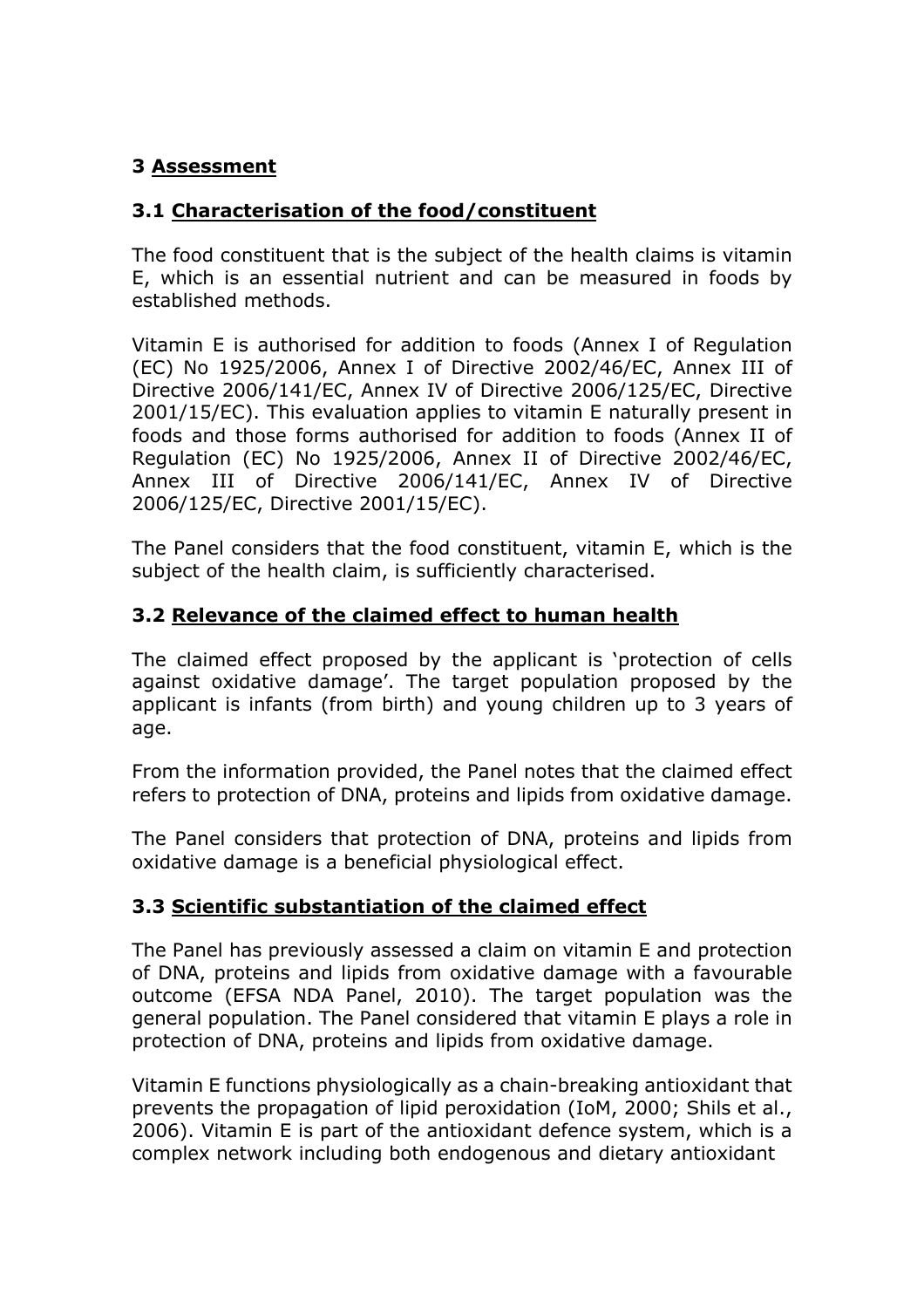enzymes and repair mechanisms, with mutual interactions and synergic effects among the various components.

The Panel considers that the role of vitamin E in protection of DNA, proteins and lipids from oxidative damage applies to all ages, including infants and young children (from birth to 3 years of age).

The Panel concludes that a cause and effect relationship has been established between the dietary intake of vitamin E and protection of DNA, proteins and lipids from oxidative damage.

### **3.4 Panel's comments on the proposed wording**

The Panel considers that the following wording reflects the scientific evidence: 'Vitamin E contributes to the protection of cell constituents from oxidative damage'.

### **3.5 Conditions and restrictions of use**

The Panel considers that in order to bear the claim:

- Follow-on formulae should comply with the criteria for the composition of follow-on formulae as laid down in Directive 2006/141/EC.
- Nutritionally complete foods for special medical purposes intended for use by infants and nutritionally complete foods for special medical purposes other than those intended for use by infants should comply with the criteria for the composition of these foods as laid down in Directive 1999/21/EC.
- Processed cereal-based foods for infants and young children should comply with the criteria for the composition of these foods as laid down in Directive 2006/125/EC.
- Other foodstuffs intended for infants and young children should provide at least 15% of the reference values for the nutritional labelling of foods intended for infants and young children as laid down in Directive 2006/141/EC. Such amounts can easily be consumed as part of a balanced diet.
- The target population is infants and young children up to 3 years of age. Dietary Reference Values for vitamin E have been set for infants and young children (EFSA NDA Panel, 2015). The SCF 2003 set a Tolerable Upper Intake Level for vitamin E for children 1–3 years of 100 mg α-TE/day.

### **4 Conclusions**

On the basis of the data presented, the Panel concludes that: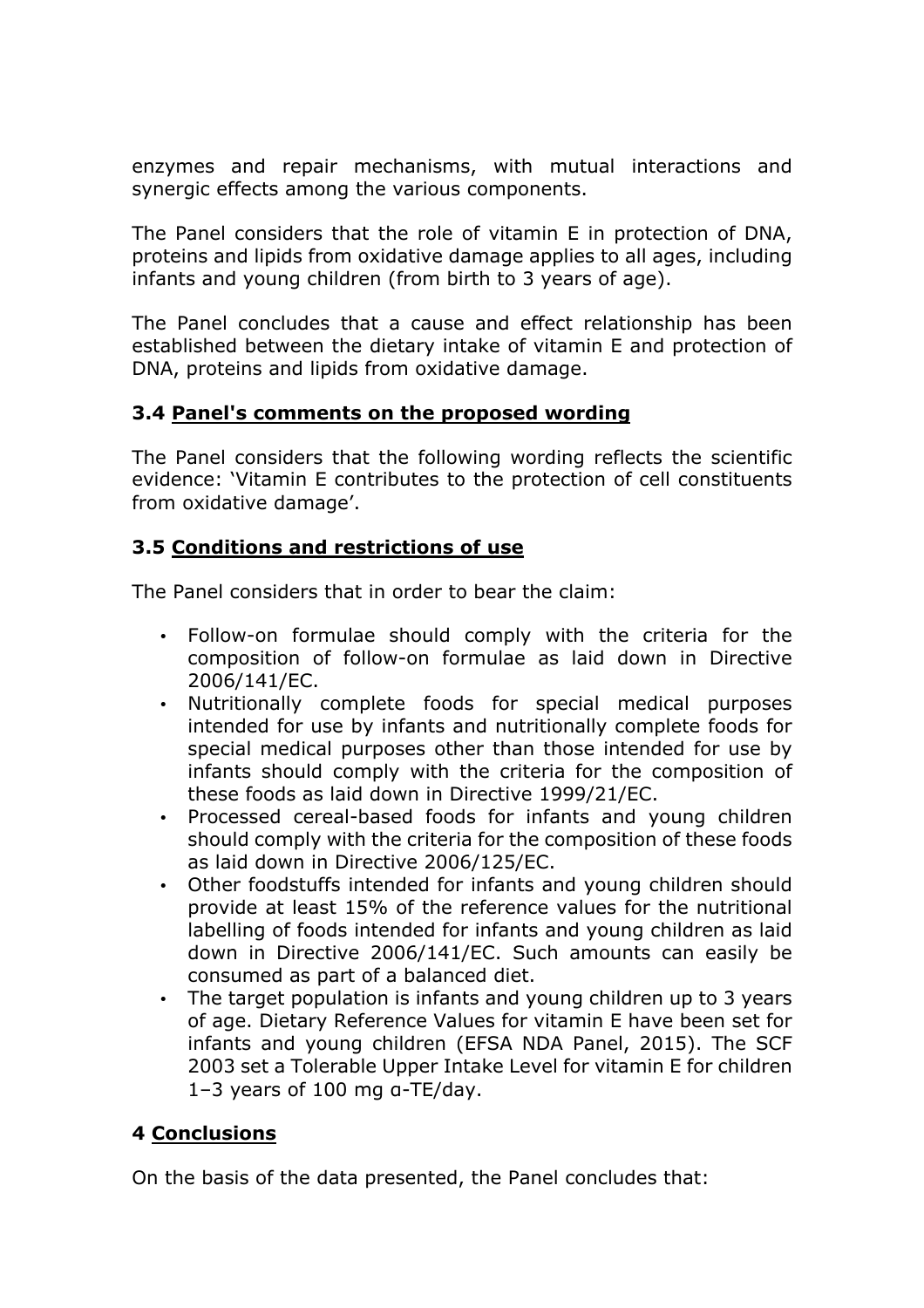- The food/constituent, vitamin E, which is the subject of the health claim, is sufficiently characterised.
- The claimed effect proposed by the applicant is 'protection of cells against oxidative damage'. The target population proposed by the applicant is infants and young children from birth to 3 years of age. Protection of DNA, proteins and lipids from oxidative damage is a beneficial physiological effect.
- A cause and effect relationship has been established between the dietary intake of vitamin E and protection of DNA, proteins and lipids from oxidative damage.
- The following wording reflects the scientific evidence: 'Vitamin E contributes to the protection of cell constituents from oxidative damage'.
- In order to bear the claim, follow-on formulae should comply with the criteria for the composition of follow-on formulae as laid down in Directive 2006/141/EC; nutritionally complete foods for special medical purposes intended for use by infants and nutritionally complete foods for special medical purposes other than those intended for use by infants should comply with the criteria for the composition of these foods as laid down in Directive 1999/21/EC; processed cereal-based foods for infants and young children should comply with the criteria for the composition of these foods as laid down in Directive 2006/125/EC; and other foodstuffs intended for infants and young children should provide at least 15% of the reference values for the nutritional labelling of foods intended for infants and young children as laid down in Directive 2006/141/EC. Such amounts can easily be consumed as part of a balanced diet. The target population is infants and young children up to 3 years of age. A Tolerable Upper Intake Level for vitamin E is 100 mg α-TE/day for children in the age of 1–3 years.

# **Steps taken by EFSA**

- 1. Health claim application on vitamin E and protection of DNA, proteins and lipids from oxidative damage pursuant to Article 14 of Regulation (EC) No 1924/2006 (Claim serial No: 0099\_FR). Submitted by Specialised Nutrition Europe (SNE, formerly IDACE), 9-31 Avenue des Nerviens, 1040 Brussels, Belgium.
- 2. This application was received by EFSA on 14/02/2008.
- 3. The scope of the application was proposed to fall under a health claim referring to children's development and health.
- 4. On 26/03/2008, during the validation process of the application, EFSA sent a request to the applicant to provide missing information.